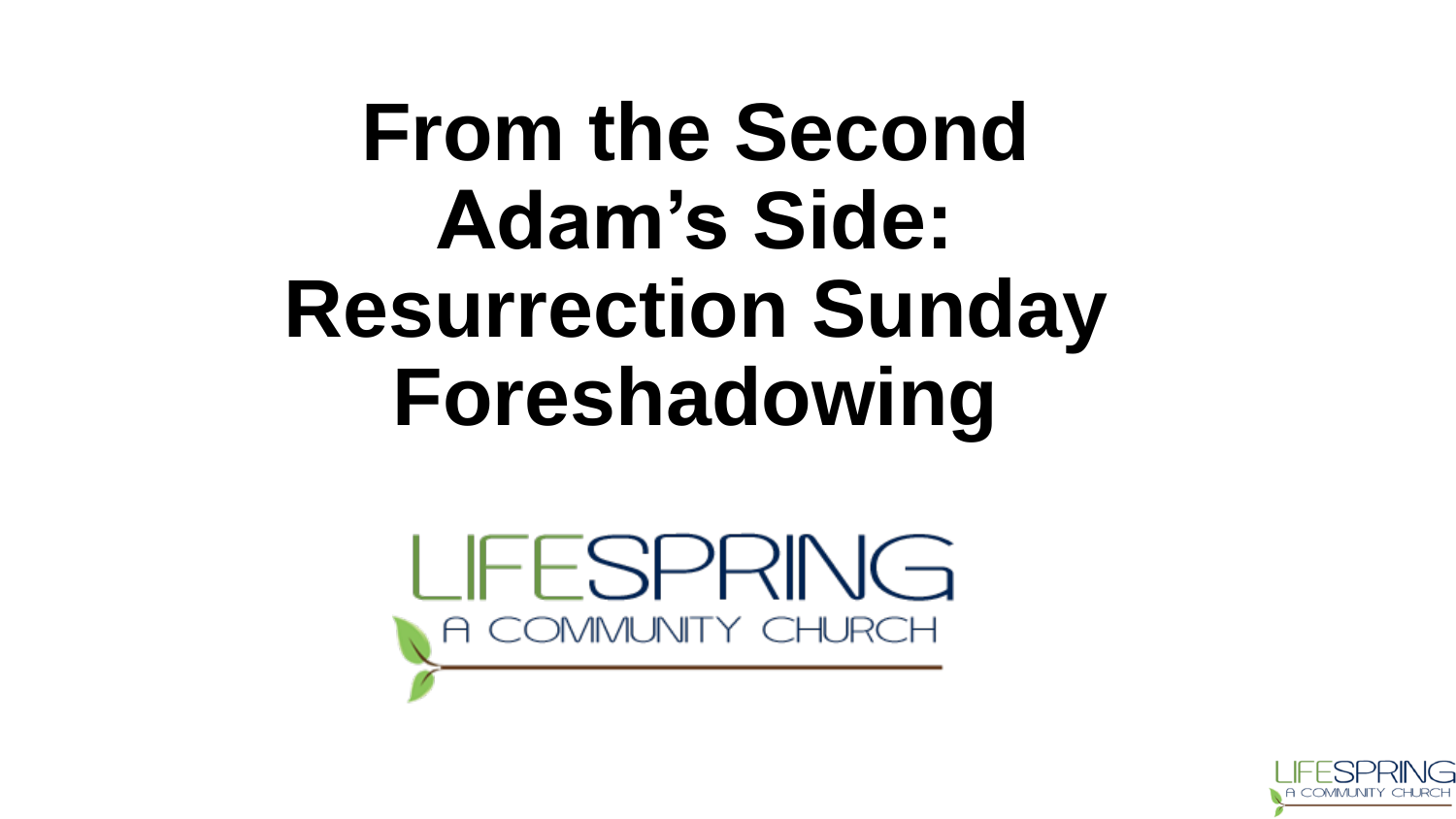- † **The Bible is filled with prophetic foreshadowing of many events**
- † **Looked for foreshadowing of the crucifixion and resurrection**
- † **Adam and formation of Eve as a foreshadow of Christ and The Church**
- † **Eve taken from Adam's side while he is asleep, The Church formed from the water & blood flowing from Jesus side (the second Adam) on the cross when Jesus is in the "sleep" of death**
- † **The Church is The Body of Christ: just as Eve came from Adam's body so The Church came from Jesus body**

### † **The Church is precious to GOD**

Ephesians 5: (31) **"Therefore a man shall leave his father and mother and hold fast to his wife, and the two shall become one flesh." (32) This mystery is profound, and I am saying that it refers to Christ and the church.** 

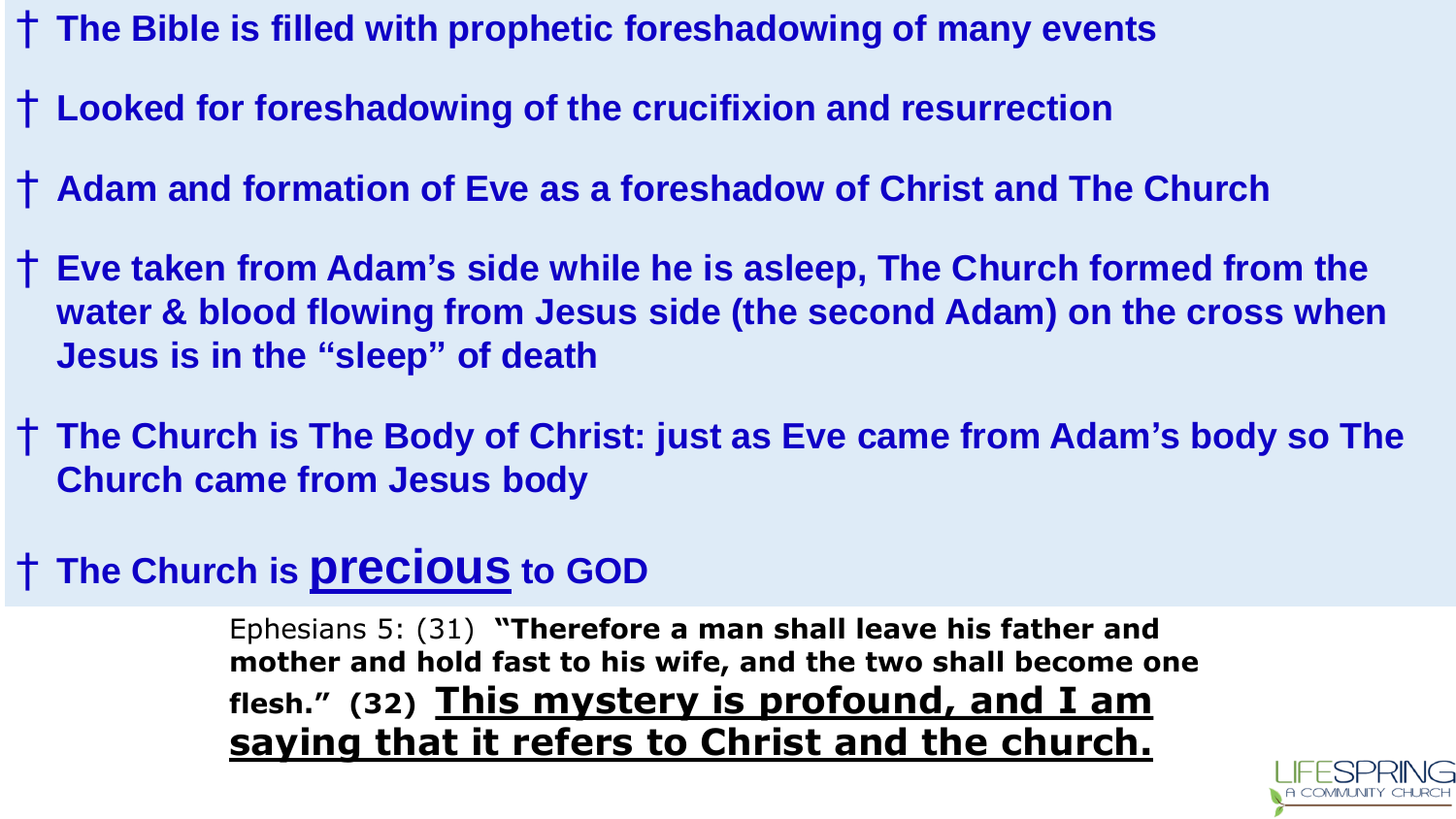Gen 2:18-25 ESV Then the LORD God said, **"It is not good that the man should be alone; I will make him a helper fit for him."** (19) Now out of the ground the LORD God had formed every beast of the field and every bird of the heavens and brought them to the man to see what he would call them. And whatever the man called every living creature, that was its name. (20) The man gave names to all livestock and to the birds of the heavens and to every beast of the field. **But for Adam there was not found a helper fit for him. (21) So the LORD God caused a deep sleep to fall upon the man, and while he slept took one of his ribs and closed up its place with flesh. (22) And the rib that the LORD God had taken from the man he made into a woman and brought her to the man. (23) Then the man said, "This at last is bone of my bones and flesh of my flesh; she shall be called Woman, because she was taken out of Man." (24) Therefore a man shall leave his father and his mother and hold fast to his wife, and they shall become one flesh.** (25) And the man and his wife were both naked and were not ashamed.

## † **Purpose: helper meet for Adam**

## † **Adam Slept**

† **Eve is formed from something taken from Adam's side**

† **Adam is to cleave (hold fast, adhere) to Eve** 

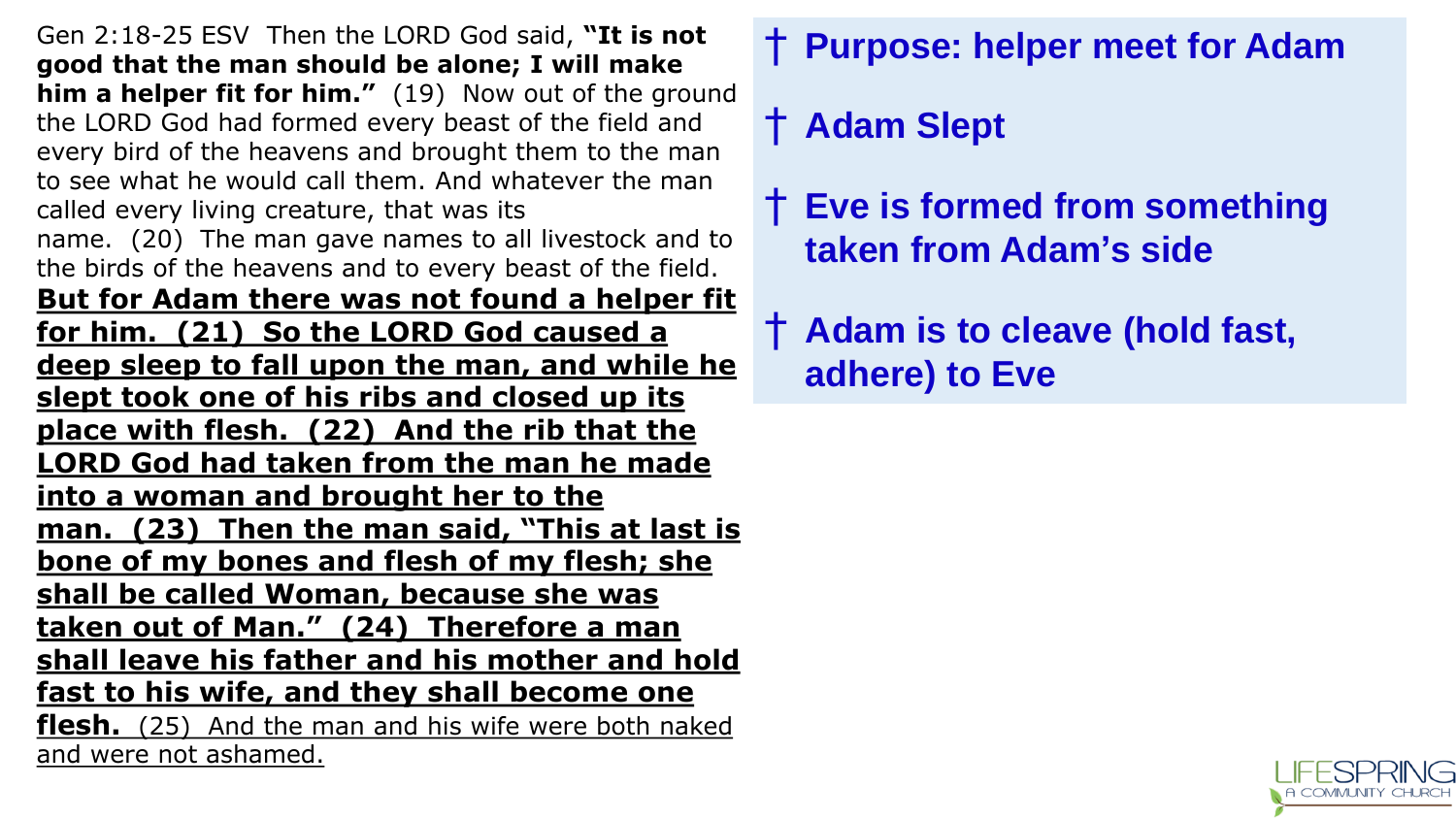**1Co 15:45-49 KJV And so it is written, The first man Adam was made a living soul; the last Adam** *was made* **a quickening spirit. (46) Howbeit that** *was* **not first which is spiritual, but that which is natural; and afterward that which is spiritual. (47) The first man** *is* **of the earth, earthy: the second man** *is* **the Lord from heaven. (48) As** *is* **the earthy, such** *are* **they also that are earthy: and as** *is* **the heavenly, such** *are* **they also that are heavenly. (49) And as we have borne the image of the earthy, we shall also bear the image of the heavenly.**

- † **Jesus is our last (second) Adam**
- † **1 st Adam flesh, 2 nd Adam Spirit**

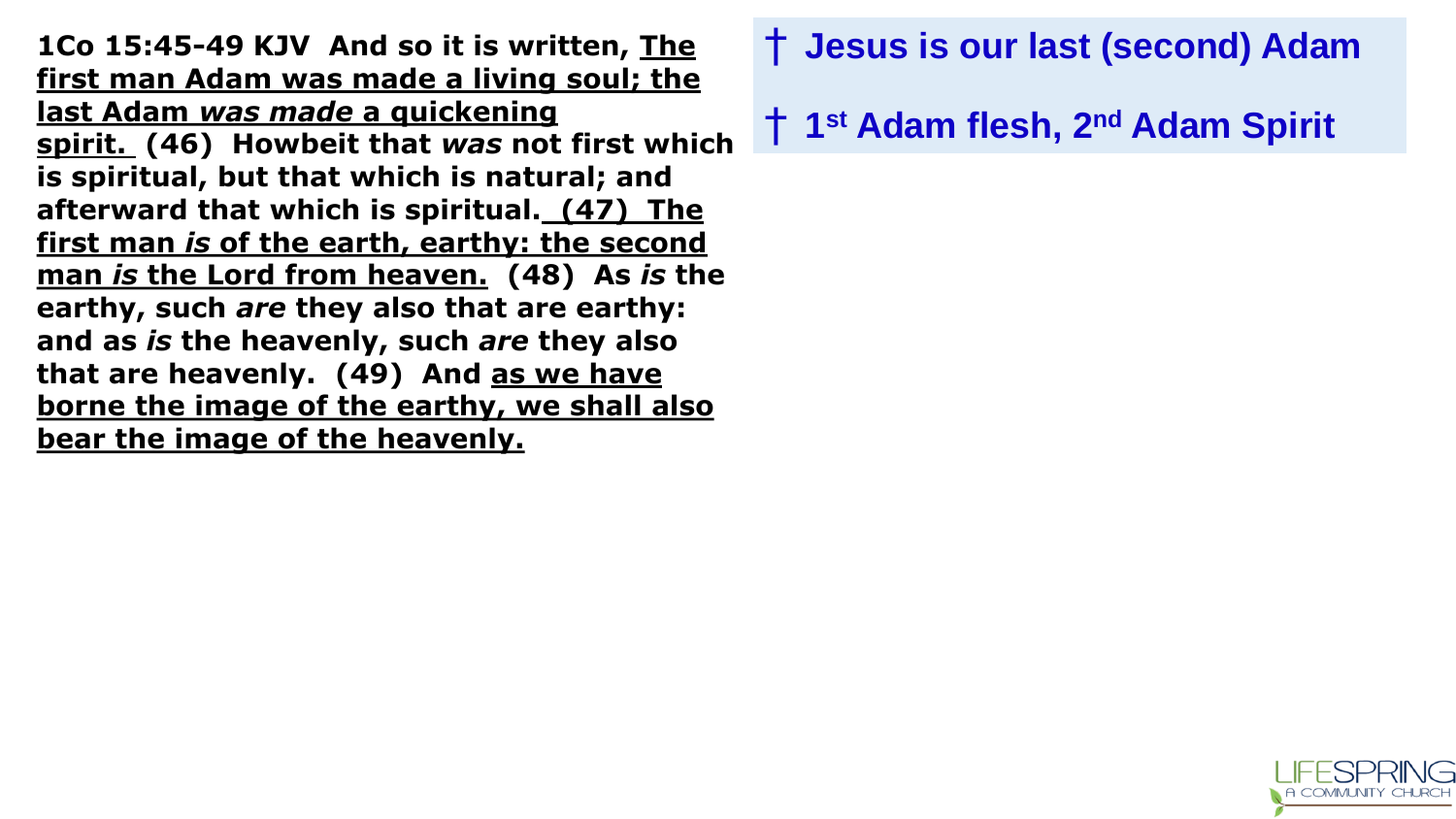Joh 19:31-34 ESV Since it was the day of Preparation, and so that the bodies would not remain on the cross on the Sabbath (for that Sabbath was a high day), the Jews asked Pilate that their legs might be broken and that they might be taken away. (32) So the soldiers came and broke the legs of the first, and of the other who had been crucified with him. (33) **But when they came to Jesus and saw that he was already dead, they did not break his legs. (34) But one of the soldiers pierced his side with a spear, and at once there came out blood and water.** 

#### † **Jesus was dead or "asleep" in death**

† **Blood and water came from the side of Jesus**

† **Has to do with our being cleansed from sin – our redemption**

Joh 3:5-7 ESV (5) Jesus answered, **"Truly, truly, I say to you, unless one is born of water and the Spirit, he cannot enter the kingdom of God. (6) That which is born of the flesh is flesh, and that which is born of the Spirit is spirit. (7) Do not marvel that I said to you, 'You must be born again.'**

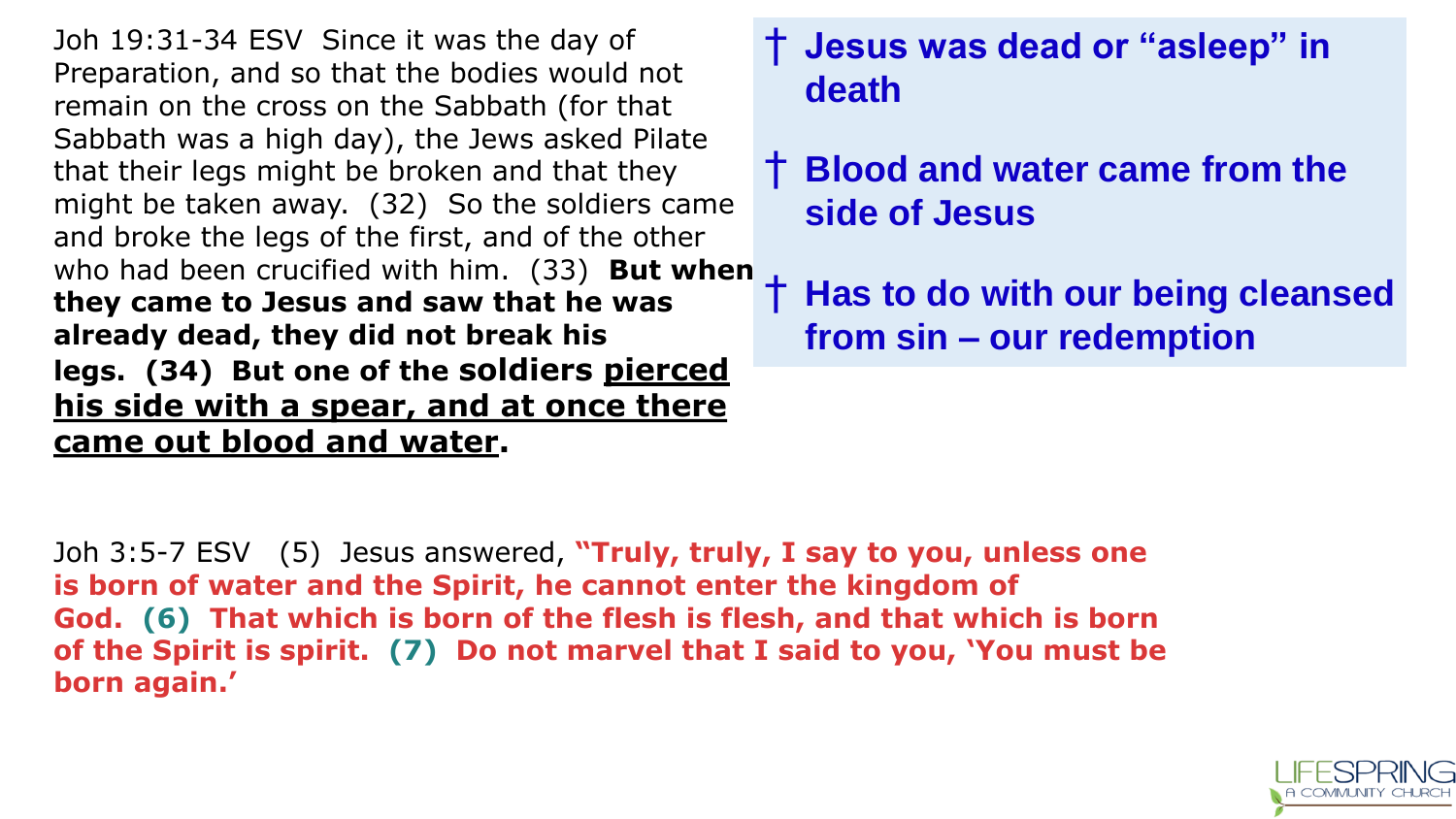1Jn 5:6-12 ESV **This is he who came by water and blood—Jesus Christ**; **not by the water only but by the water and the blood. And the Spirit is the one who testifies, because the Spirit is the truth. (7) For there are three that testify: (8) the Spirit and the water and the blood; and these three agree.** (9) If we receive the testimony of men, the testimony of God is greater, for this is the testimony of God that he has borne concerning his Son. (10) **Whoever believes in the Son of God has the testimony in himself. Whoever does not believe God has made him a liar, because he has not believed in the testimony that God has borne concerning his Son. (11) And this is the testimony, that God gave us eternal life, and this life is in his Son. (12) Whoever has the Son has life; whoever does not have the Son of God does not have life.**

#### † **Blood and water came from the side of Jesus**

† **Has to do with our being cleansed from sin – our redemption**